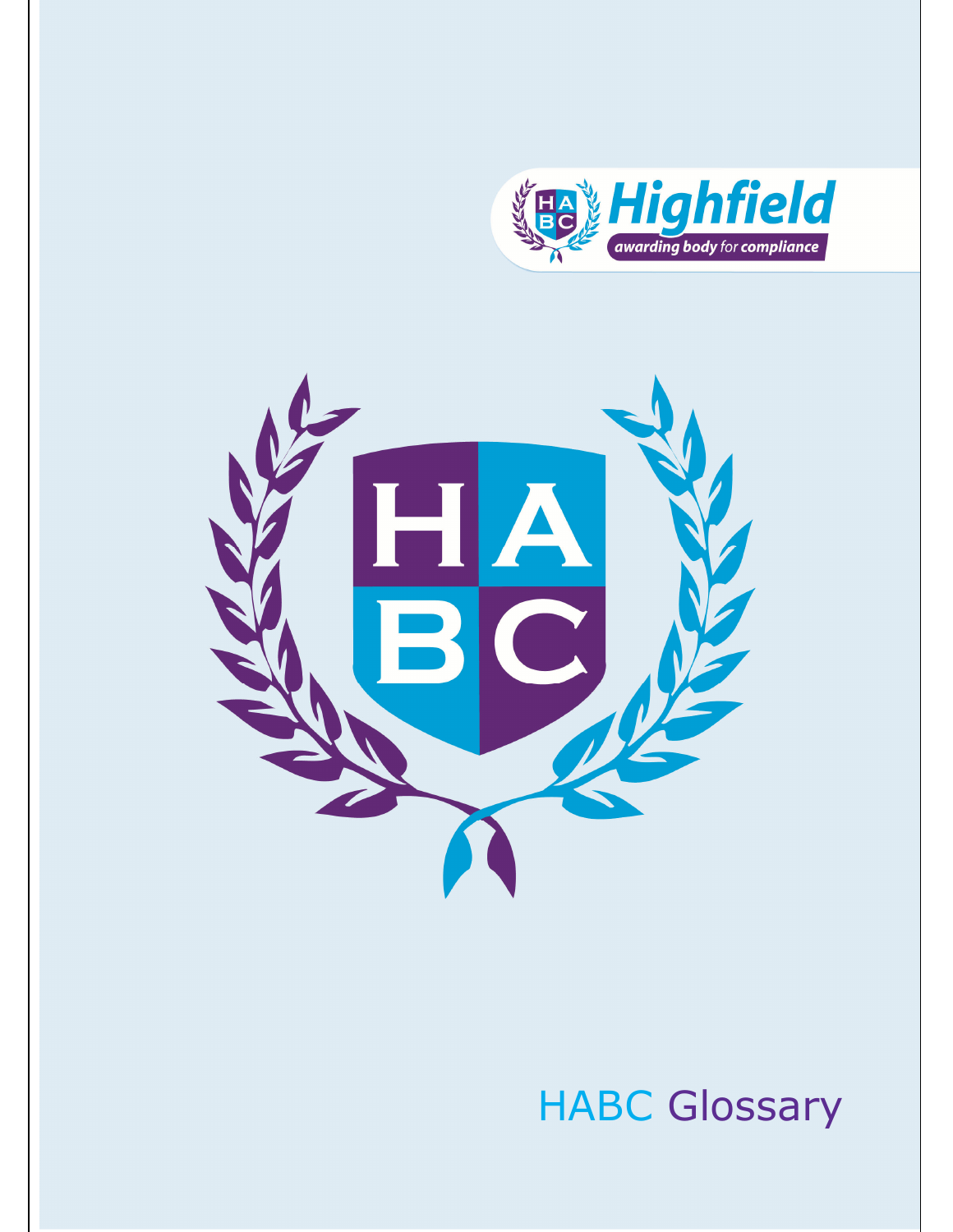

## HABC GLOSSARY

| Accredited<br>Qualification | Officially recognised or approved qualification                                                                                                                                                                                         |
|-----------------------------|-----------------------------------------------------------------------------------------------------------------------------------------------------------------------------------------------------------------------------------------|
| Appeal                      | Formally request that especially a legal or official decision is<br>changed                                                                                                                                                             |
| <b>Approved Centre</b>      | Responsible for the control, management and coordination of<br>training delivery, examination materials and results distribution                                                                                                        |
| Assessor                    | Individual responsible for assessing learners' evidence                                                                                                                                                                                 |
| Audio Visual Aids           | Materials using sight or sound to present information                                                                                                                                                                                   |
| Audit                       | Formal visit to establish if quality assurance procedures are being<br>followed                                                                                                                                                         |
| Audit Report                | Report produced following a formal audit visit detailing observations<br>and requirements                                                                                                                                               |
| Auditor                     | Independent assessor of Centres' training provision who checks<br>compliance with quality assurance procedures and offers advice,<br>where appropriate, regarding improving training provision                                          |
| Awarding<br>Organisation    | An organisation that awards qualifications to learners                                                                                                                                                                                  |
| Centre                      | A registered training provider responsible for administering<br>programmes for HABC Qualifications                                                                                                                                      |
| Centre agreement            | Agreement signed by Centre Contact agreeing to set terms and<br>conditions                                                                                                                                                              |
| Centre Contact              | Principal point of contact at an Approved HABC Centre, also<br>responsible for Quality Assurance                                                                                                                                        |
| Certificate of<br>Quality   | Awarded to Centres following a satisfactory formal audit visit                                                                                                                                                                          |
| Chief Examiner              | Person who ensures the integrity, scope and conduct of the portfolio<br>of HABC qualifications in terms of syllabus content and review,<br>educational rigour, assessment regimes, accessibility to all groups<br>and quality standards |
| Client                      | Person or organisation buying training provision from a Centre on<br>behalf of self or others                                                                                                                                           |
| Communicator                | An advocate who represents someone else                                                                                                                                                                                                 |
| and/or Interpreter          |                                                                                                                                                                                                                                         |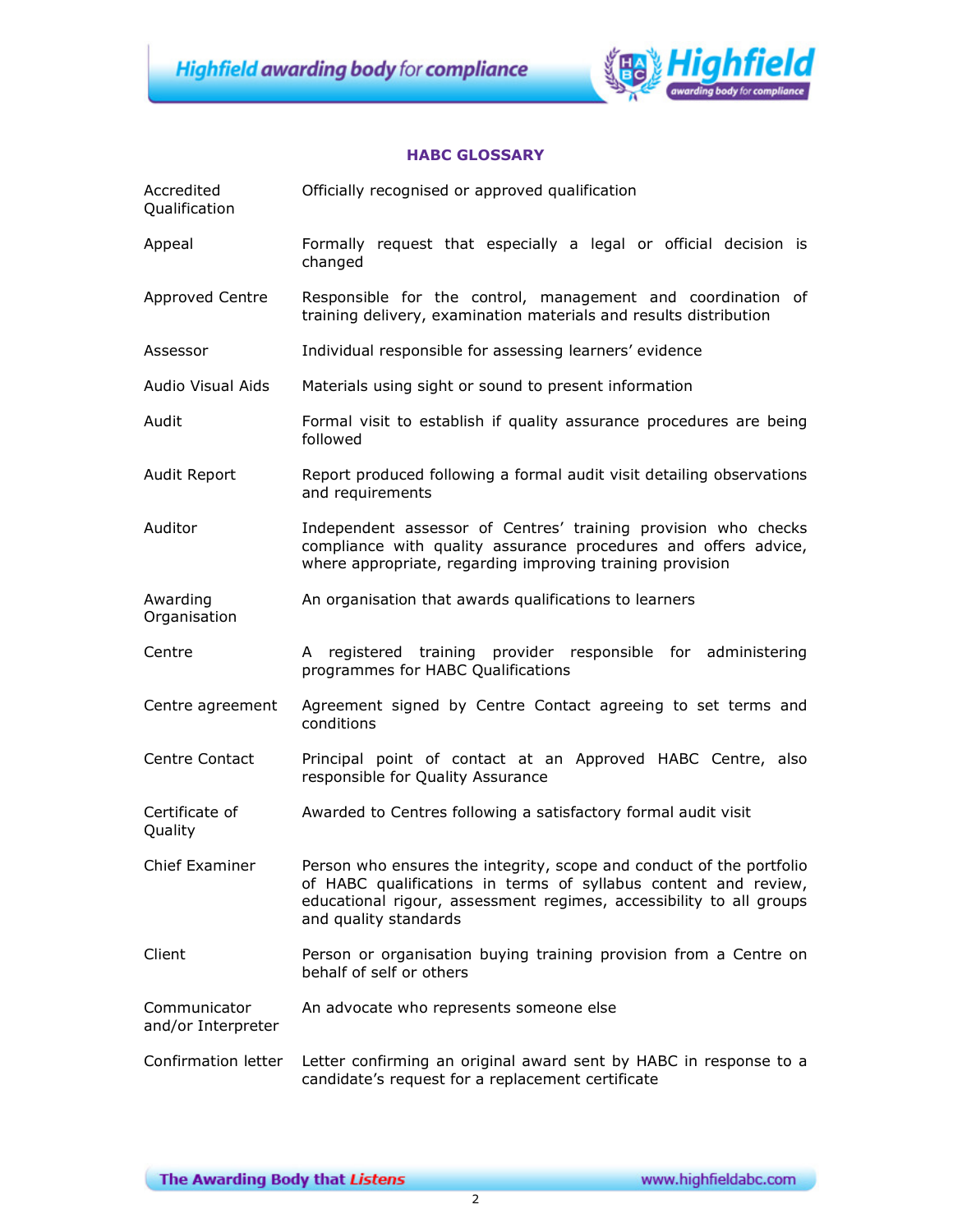**Highfield awarding body for compliance** 



| Course                             | A planned event when training is delivered in support of a<br>qualification                                                                             |
|------------------------------------|---------------------------------------------------------------------------------------------------------------------------------------------------------|
| Course book                        | Key text recommended to students undertaking a course                                                                                                   |
| EAS                                | Answer information sheet - assessment tool for optical scan-<br>marked examinations                                                                     |
| Engagement visit                   | Contact from a HABC representative to Quality Assure the delivery<br>of the qualifications                                                              |
| <b>External Quality</b><br>Support | A HABC representative who externally quality assures a Centre's<br>quality assurance processes are effective                                            |
| Examiner                           | Independent assessor of candidates' examination scripts                                                                                                 |
| Finance contact                    | Person at the Centre responsible for financial matters                                                                                                  |
| Highfield Awarding                 | An Awarding Body for workplace qualifications in Food<br>Body for Compliance Safety, Health and Safety and First Aid                                    |
| <b>HABC Chief</b><br>Executive     | The Head of the Awarding Body                                                                                                                           |
| Investigation                      | Examination of a problem, statement, etc especially to discover the<br>truth                                                                            |
| Invigilator(s)                     | Individual(s) who provide candidates with certain information and<br>watch candidates taking an examination in order to check that they<br>do not cheat |
| Learner<br>Legislation             | The person who is undertaking the qualification<br>A law or set of laws suggested by a government and made official<br>by a parliament                  |
| Malpractice                        | Any activity that compromises the integrity of the assessment<br>process or the validity of the certificates                                            |
| Moderator                          | Independent assessor of Tutors' marking who confirms or amends<br>marks to a set standard (not currently used for HABC qualifications)                  |
| Monitoring Visit                   | Visit to a Centre with the purpose of monitoring Centre procedures                                                                                      |
| Moratorium                         | Stopping of an activity for an agreed amount of time                                                                                                    |
| Nominated Tutor                    | Registered provider of training courses in support of HABC<br>qualification(s)                                                                          |
| (OMR)                              | Optical Mark Reader An electronic device designed to machine read and mark multiple-<br>choice examination questions                                    |
| Organisation                       | A group of people who work together in a structured way for a<br>shared purpose                                                                         |
| Overwriter                         | A qualified individual responsible for assisting a hearing-impaired<br>candidate with an examination                                                    |